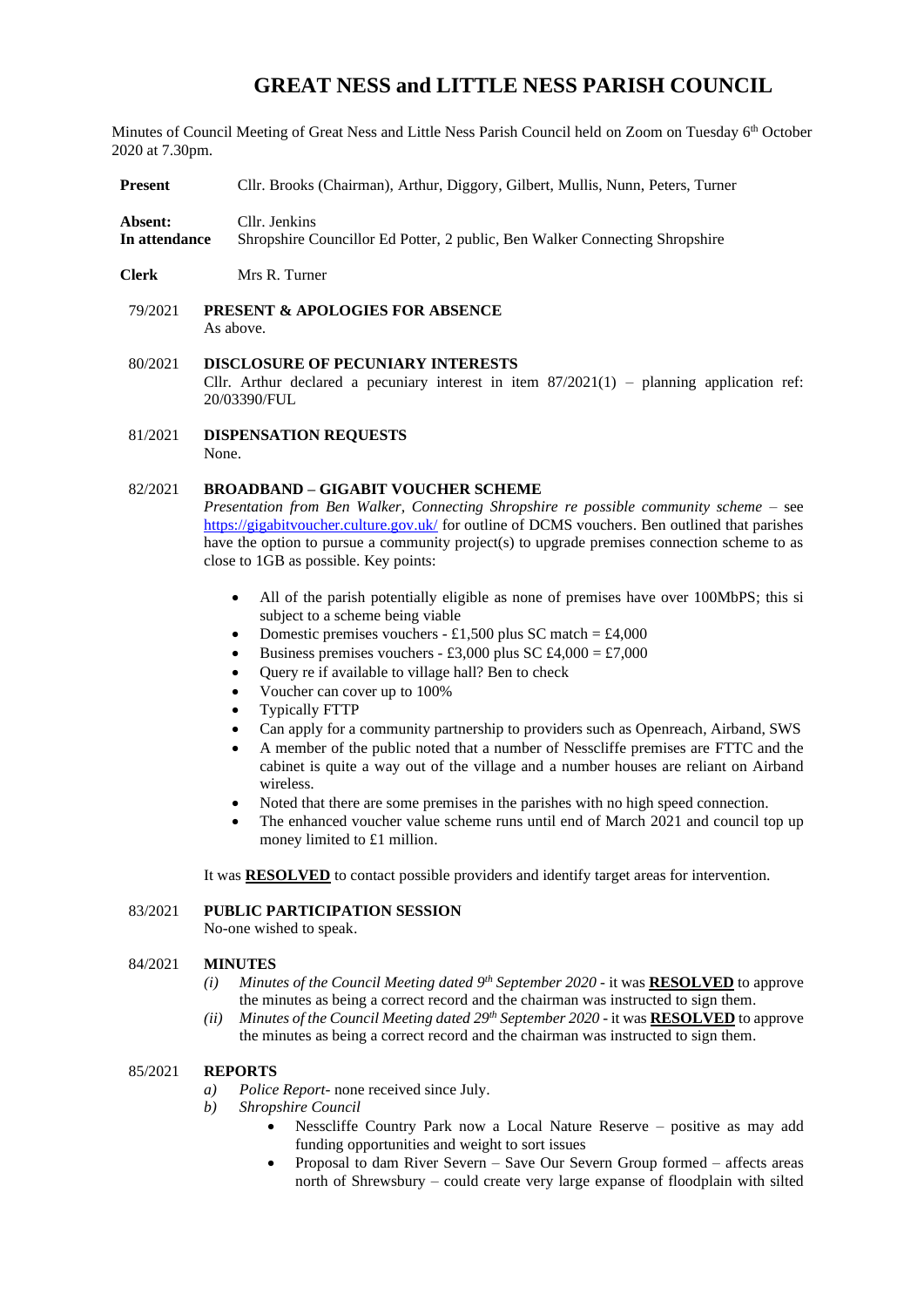areas. Affects some properties in Pentre and training camp land. Approx. 100 homes and businesses in Cllr. Potter's ward affected. £50 million of national infrastructure money being put towards it.

- *c) Youth Club*  primarily on Zoom, no demand for outreach work within the parish.
- *d) Parish Councillor Reports*
	- Helicopter Noise Liaison Group meeting end of month.
	- Little Ness hall closed.
	- Update on country bark
	- Jim thanked SC for litter bins and reported he had found a sharp.
- *e) Clerk's Report* covered on agenda.
- *f) CIL Working Group*  current workstreams are traffic calming and community land. The clerk noted that Severn Trent funding may be a possibility for the community land project. Group to hold a meeting soon.

#### 86/2021 **PLANNING NOTIFICATIONS** – **FOR INFORMATION**

- 1) 14/03797/OUT Development Land West Of Oakfield, Nesscliffe, Shrewsbury, Shropshire Proposal: Outline application for the erection of 6 No dwellings (to include access) *Awaiting Decision*
- 2) 14/05257/FUL Proposed Dwelling Adj. Hopton Farm, Nesscliffe, Shrewsbury, Shropshire Proposal: Erection of a Single Plot Exception (SPE) affordable dwelling and formation of access *Awaiting Decision*

3) 17/05151/EIA - Proposed Poultry Units NW Of North Farm, Felton Butler Proposal: Erection of four poultry rearing buildings, eight feed bins, biomass store and amenity building including landscaping and tree planting.

*Awaiting Decision*

- 4) 19/01463/REM Plot Adj. To No 4 Felton Butler Cottages, Felton Butler Proposal: Reserved Matters application pursuant 14/01327/OUT for the erection of a detached dwelling and garage to include access *Pending Consideration*
- 5) 19/04714/FUL Proposed Development Land At Adcote School, Little Ness Proposal: Erection of 3No dwellings *Pending Consideration*
- 6) 20/00581/FUL Motor Fuel Limited, Service Station, Nesscliffe, SY4 1BZ Proposal: Erection of a coffee shop with a drive-thru; associated car, motorcycle and cycle parking; landscaping and associated works *Pending Consideration*
- 7) 20/02884/FUL Little Orchard , Adcote Lane, Nib Heath, Shrewsbury, SY4 2JX Proposal: Erection of single storey extension to provide gymnasium *Decision: Grant Permission*
- 8) 20/03245/FUL Proposed Residential Development Land To The South Of, Little Ness Proposal: Change of use of land formerly accommodating agricultural shed and concrete yard to domestic curtilage to be used by 3No dwellings to the north granted under Outline 16/05637/OUT and Reserved Matters 19/02816/REM *Decision: Grant Permission*
- 9) 20/02596/FUL 5 Lymore Close, Wilcott, Shrewsbury, Shropshire, SY4 1BB Proposal: Erection of two storey rear extension *Decision: Grant Permission*

13/02093/FUL – temporary building. Phil raised former gymnasium at Adcote in 2013 (for 7 years) – plan to change it back to original use. *Report as enforcement concern.*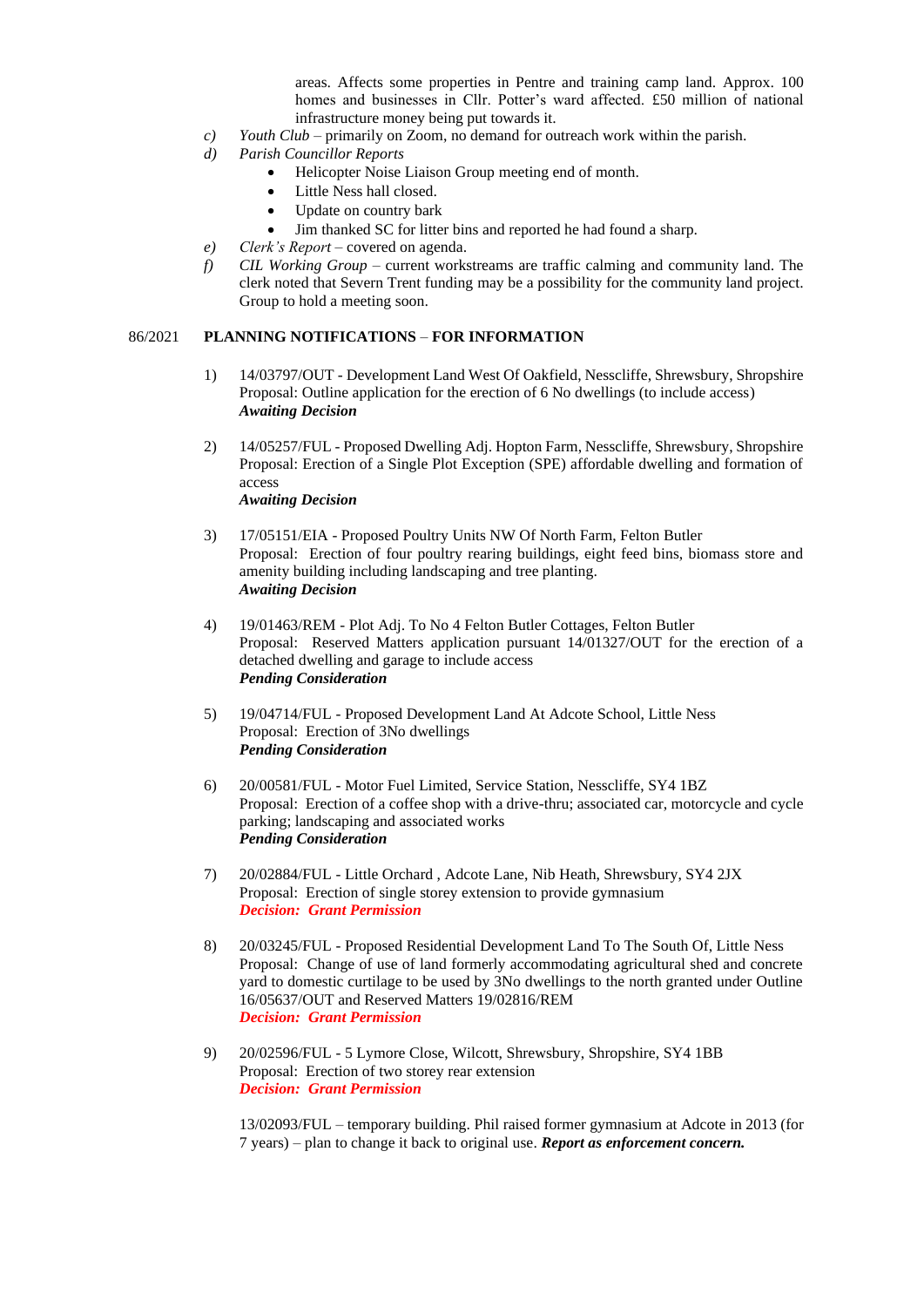#### 87/2021 **PLANNING APPLICATIONS – FOR CONSIDERATION**

*Cllr. Arthur left the meeting.*

1) 20/03390/FUL - Red House Farm, Little Ness, Shrewsbury, Shropshire, SY4 2LG Proposal: Erection of a steel portal framed cattle shed Comments: It was **RESOLVED** to not comment.

#### *Cllr. Arthur returned to the meeting*

2) 20/03714/VRW106 - Plot 1 Mulberry Field, Great Ness, SY4 2LE Proposal: Variation of Section 106 agreement attached to outline permission reference 14/00694/OUT (Plot 1) to remove the requirement to contribute to Affordable Housing Comments: It was **RESOLVED** to object as a matter of principle.

## 88/2021 **PLAY AREAS**

It was **RESOLVED** to action the following:

- *Pathway to Nesscliffe play area & track to MUGA –* get quote to re-do gravel path with new chippings and do the path edging in wood below grass level and with gravel.
- *Play area repairs* instruct G Taylor to do Wilcott and Nesscliffe as per the quotes.

## 89/2021 **PARISH MATTERS**

- *a) Nesscliffe Hill*  visitor management and Local Nature Reserve designation
- *b) Pavements and overgrown hedges* ask SC to arrange hedge cutting and clear the muck on footpaths.
- *c) Hedge at bottom of The Crescent* now cut.
- *d) Request for one-way system Wilcott Lane* agreed that something needs doing. Clerk to approach Dave Gradwell SC Highways.
- *e) Defibrillator maintenance* Ask BHF or WMAS to check defibrillators.
- *f) Proposed Diversion of Footpath 7Y (part) and Footpath 8Y (part) in Little Ness Parish* noted.
- *g) Reports of other parish matters* 
	- Vehicular access to The Cliffe viewpoint eroded. Cllr. Turner to report to Shaun Burkey

# 90/2021 **FINANCIAL MATTERS**

- *a) Q2 budget report and bank reconciliation* noted, as per Appendix 1, the reconciled balance being £179,513.70 as at  $30<sup>th</sup>$  September 2020.
- *b) Payments including payments made between meetings* **RESOLVED** to approve the following:

| Ref                   | Payee           | <b>Item</b>    | <b>Method</b> | <b>Net</b> | <b>VAT</b> | Gross     |
|-----------------------|-----------------|----------------|---------------|------------|------------|-----------|
| P <sub>27</sub> -2021 | <b>Scottish</b> | Electricity    | <b>DD</b>     | £29.95     | £1.56      | £32.83    |
|                       | Power           |                |               |            |            |           |
| P <sub>28</sub> -2021 | <b>SCPF</b>     | Pension Sep    | SO.           | £158.37    | £0.00      | £158.37   |
| P <sub>29</sub> -2021 | R Turner        | Salary Sep     | <b>BACS</b>   | £730.26    | £0.00      | £730.26   |
| P30-2021              | <b>ICO</b>      | Reg fee        | DD            | £35.00     | £0.00      | £35.00    |
| P31-2021              | Wace            | Legal fees     | <b>BACS</b>   | £250.00    | £50.00     | £300.00   |
|                       | Morgan          | community      |               |            |            |           |
|                       |                 | land (deposit) |               |            |            |           |
| P32-2021              | Play            | <b>RoSPA</b>   | <b>BACS</b>   | £190.00    | £38.00     | £228.00   |
|                       | Inspection      |                |               |            |            |           |
|                       | Co              |                |               |            |            |           |
| P33-2021              | Shropshire      | Play           | <b>BACS</b>   | £1,300.00  | £260.00    | £1,560.00 |
|                       | Council         | inspections -  |               |            |            |           |
|                       |                 | Apr 2018 to    |               |            |            |           |
|                       |                 | Mar 2020       |               |            |            |           |
| P34-2021              | R Turner        | Expenses Sep   | <b>BACS</b>   | £158.59    | £26.52     | £185.11   |
| P35-2021              | <b>HMRC</b>     | <b>PAYE</b>    | <b>BACS</b>   | £305.06    | £0.00      | £305.06   |

*c) Income received* – none